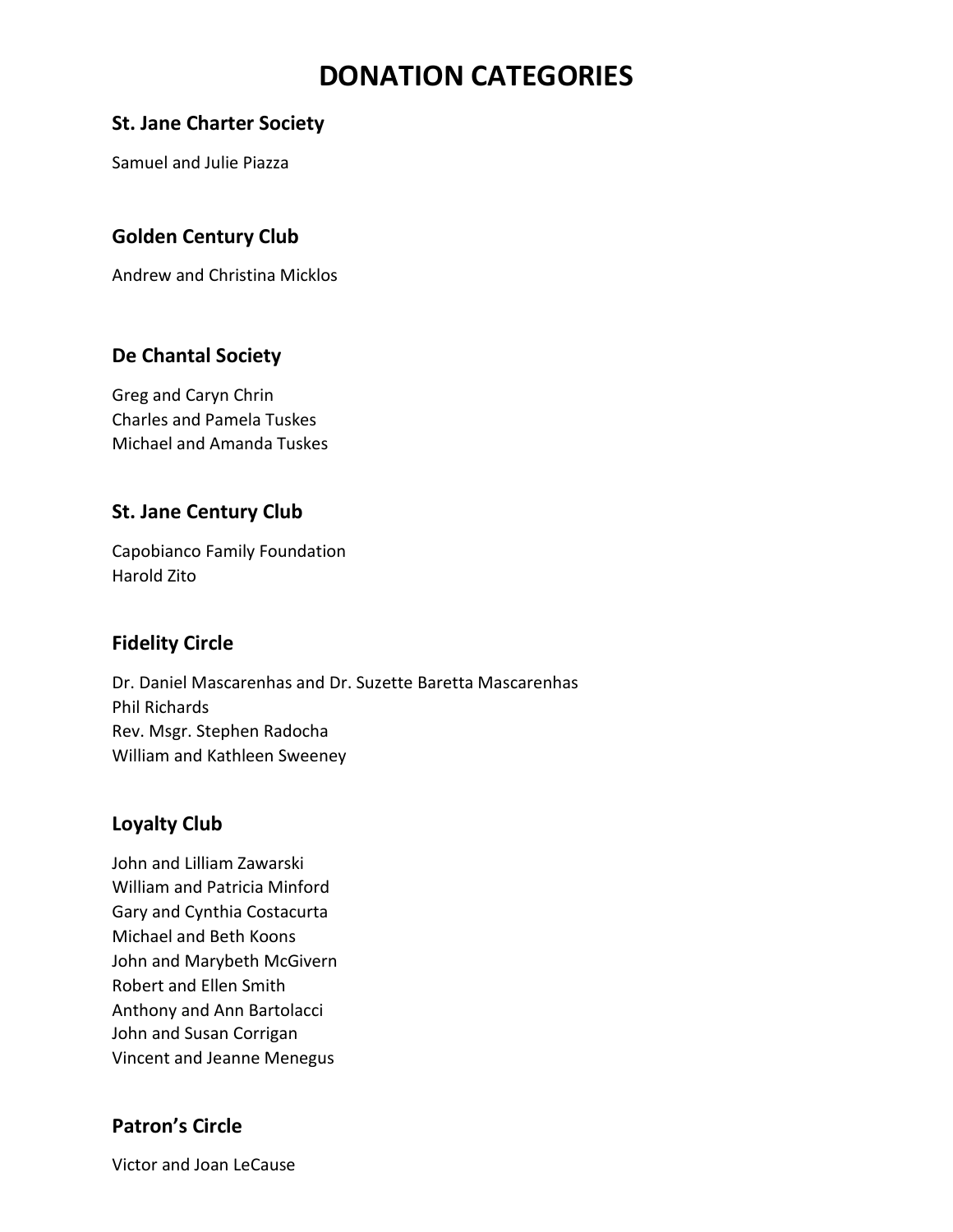Paul and Marie Kita Diane Stanczak Dennis and Jane Cullen William and Rosemary Eaton Philip and Julie LaBella Gregory and Margaret Macchia Andrew and Ellen McNeel Jeffrey and Nancy O'Brien Francis and Marian Pullo Bruce and Kathleen Sappah Joseph and Kathleen Spix Claire Umholtz Albert and Lucille Arnold Steve and Mary Pierce Raymond Stevens Kevin and Karen Wasielewski Dr. Steven and Jessica Blasi Veronica Boettger James and Camile Brennan George and Debbie Chando Robert Cwiekowski Dr. Eugene and Debra Decker Casey and Gina DeLauretis Richard and Margaret DiLollo James and Maria Finegan Mary Kay Foster Frank and Cheryl Gunter Sandra Hanks Jacinta Isaac Rebecca Isaac Rita and Raymond Koch Robert and Rosemary Kocher James Lally James Lee James and Joanne Mack Donald and Lucille McNellis John and Michele Morello Patricia Mosellie Mark and Marybeth Okula John and Christine Petrik James Rabbitt Andrew and Elizabeth Rieland James and Carol Swavely Blair and Carolyn Tiger George and Patricia Upjohn Richard and Esther Wallitsch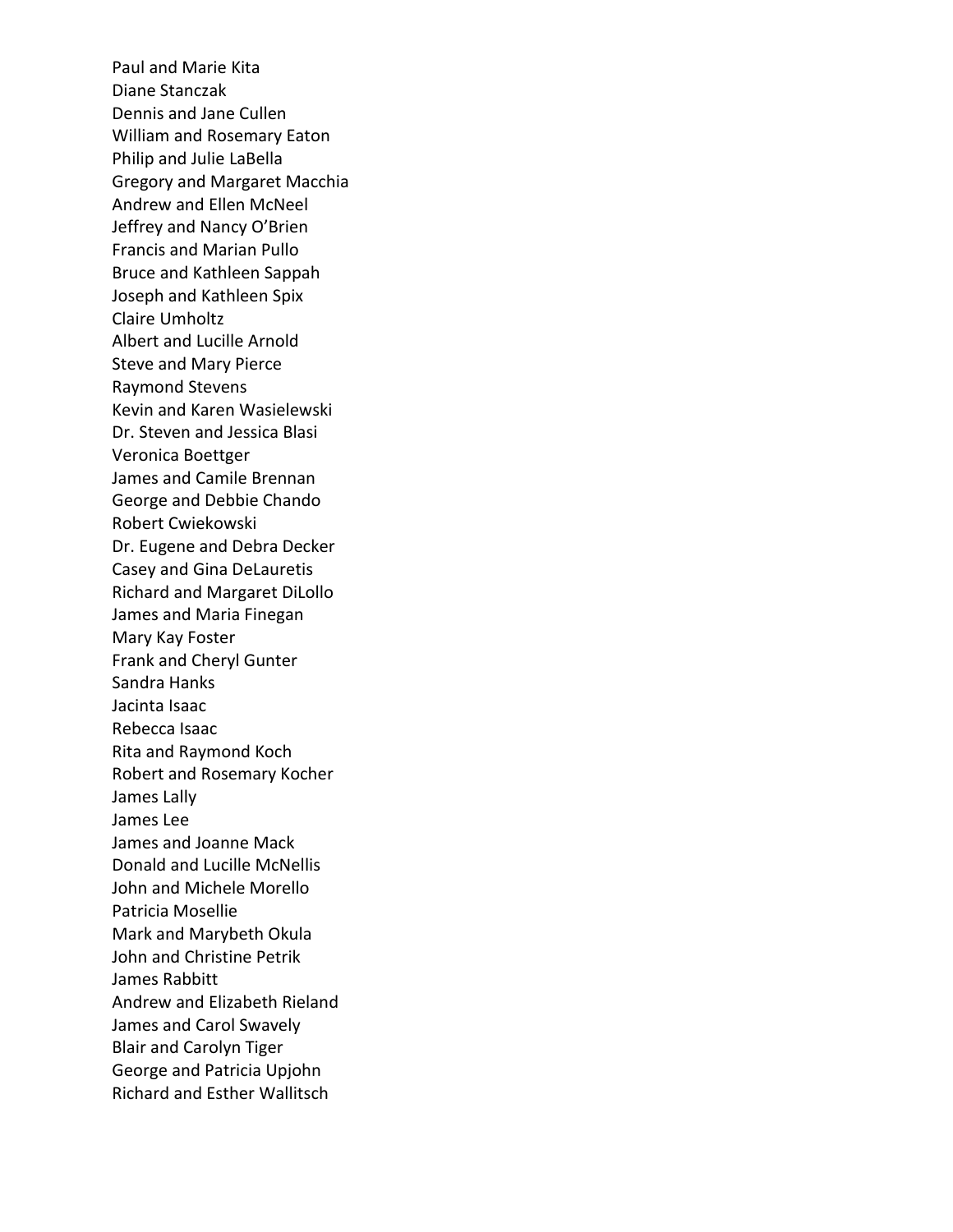#### **Benefactor's Club**

John Shields Derek and Jennifer Smith Bruce and Kathleen Klabunde John O'Neil George and Dolores Pappas Brian and Alyson Andaya Joseph and Joyce Bogusky Nora Boyko Martin and Christine Brett Robert Coogan James and Sarah Curran Joseph and Rosemary DiMarco Thomas and Rosemary Gallagher James and Ellen Heffernan Phuong and Huong Hoang William Marshall Diane Mast Louis and Jean Mazzante Thomas and Ellen Moskella Sharon Resnik Richard Snyder Mario and Mary Viegas Alan and Bernardine Wentzell Stephen and Annette Corwin Nathan and Sarah Lee Julie Becker Trevor and Diane Colahan George and Kathleen Stover John and Joan Boylan Patricia Baker Ronald and Eileen Bianco Robert Blasi David Bogusky Thomas and Susan Brunner Joan Bucci Anthony and Evelyn DiCandia Sally DiMarco Rosalinda Espinosa Joyce Ernesti Edward and Carol Fertal James and Beatrice Finnen Neil and Suzanne Gallagher Timothy and Paula George Bruno and Angela Gramlich Maureen Grant Theresse Hensley David and Amy Hohl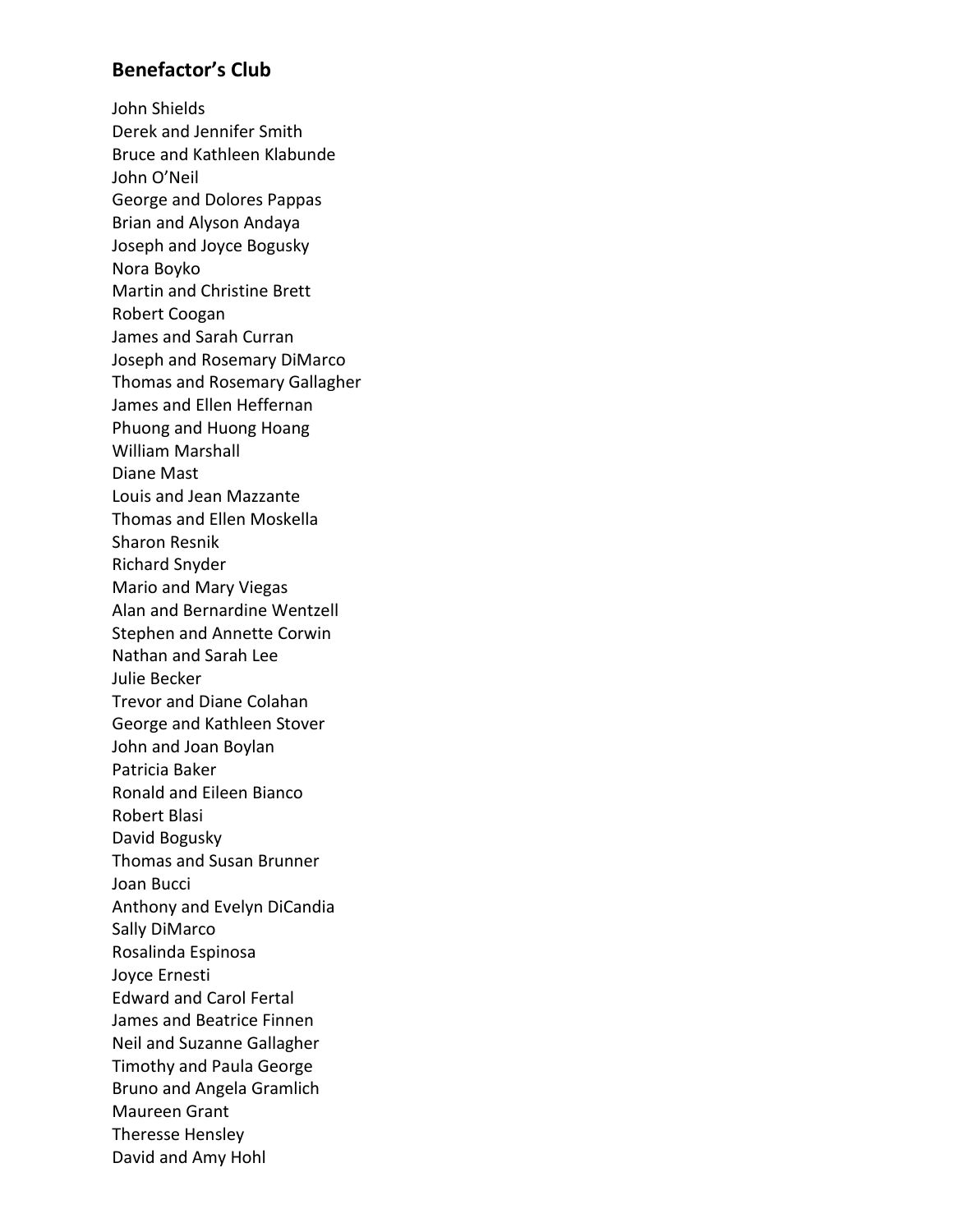Peter and Kathleen Hoernle Timothy Hughes Michael Hunsicker Victor Jodz James Kardos David and Patricia Knappenberger Nancy Loughlin Robert and Myrna Maloney Michael and Marlene Markle Viola Mattina Patrick McElroy Joseph and Mary McMahon Stephen Mitala William and Donna Murphy Ross and Valentina Myers Patricia O'Hay Edd and Natalie Plata Robert and Teresa Rodgers Debra Sachse Alfred and MaryLou Schlert Sr. Michael and Kathleen Snyder Judith Stanczak Kenneth and Deborah Starace Thomas and Barbara Sullivan Marian Trapani Christopher and Johanna Valente Andrea and Eric Van Hoven Herman and Ellen Wallace Mark and Suzanne Weaver Paul and Maria Weiss Fred and Carol Williams

#### **Parish Center Sponsor**

Christopher Testa Ronald and Mary Cavanaugh Anthony Fague John and Noreen McDonough William and Mary Abert Geraldine Armbruster Scott and Katie Best Armin and Frances Bislig Joseph Braido III Joan Brodt Anthony Buczek Chester and Jean Clauser Mark and Kristine Conopio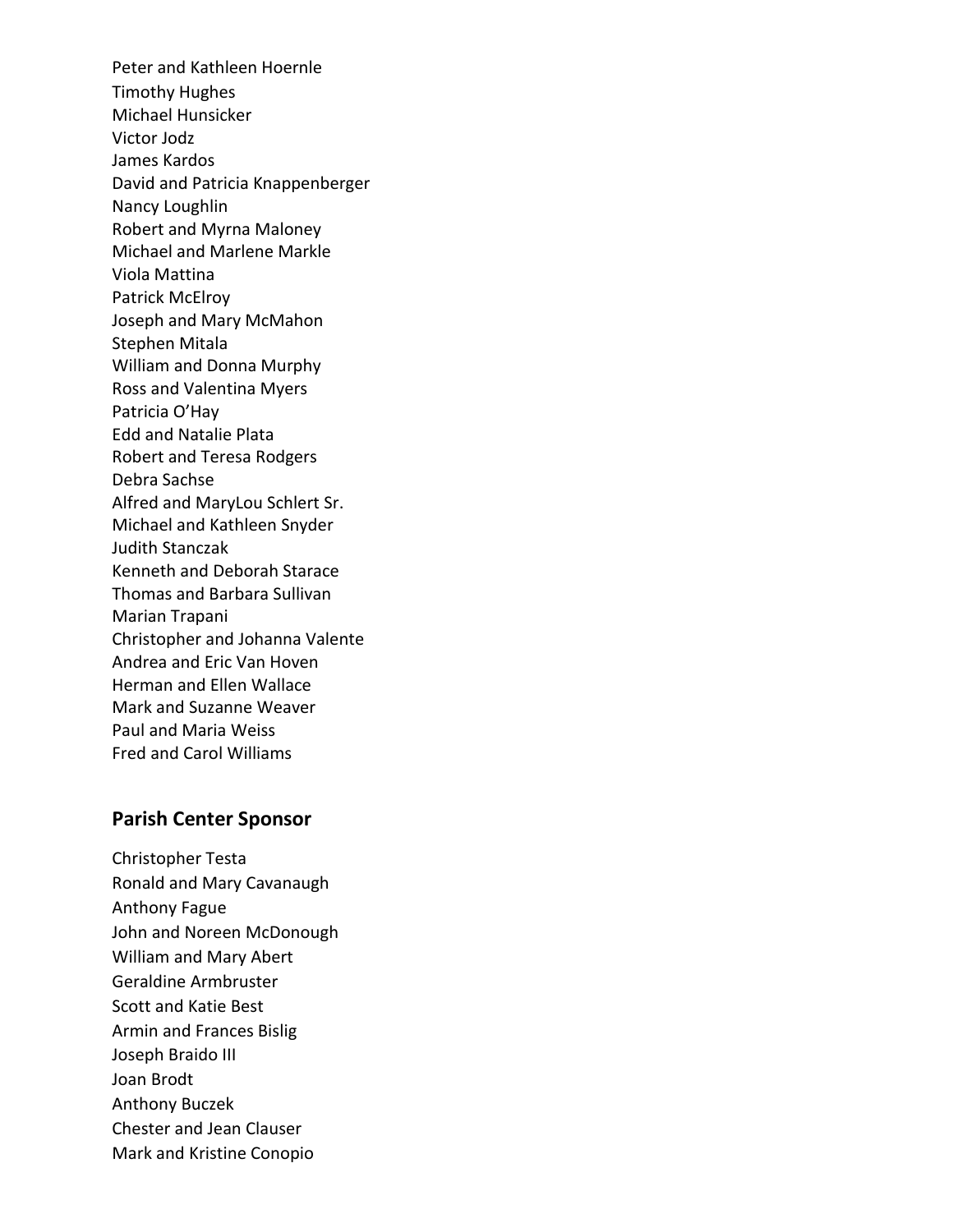Diane Delaney Eleanor Dicker Jason and Melissa Dittmar Denis and Diane Ditze Rev. Msgr. Edward Domin Brendan Duffe Shaun and Maryann Dunne John and Rosa Ferguson Robert and Jeanne Ferraro Maureen Ferris Robert and Caitlin Gaffney Denise Garry Jamie and Dylan Gassler Edmund and Karen Halbig Donna and Kip Hartman Scott Hesener Hans and Ernestine Hoeflein Richard Hrazanek Michael and Joan Hughes Paul and Barbara Koegler John and Anne Konawalik Michael and MaryJo Korp Edward and Alice Koskey Alfred Krug Eugene and Pauline Lennon Carmen Locascio Kenneth and Marybeth Lockard Jean Luz Maureen Markey-Ferris Jane Martin George and Marlene Martinez James and Barbara McElrone George and Shannondoe Morin Ifeyi Ndukwe Lee and Cecelia Nester Danny Nguyen Joseph and Mary Jane Pokojni Michael and Elizabeth Pollock Arthur and Marylou Powers Bruce and Sherry Quist Jose and Lissette Rosado Nuno and Sandra Silva John and Kathleen Simone David and Susan Smelko Glenn and Carolyn Smith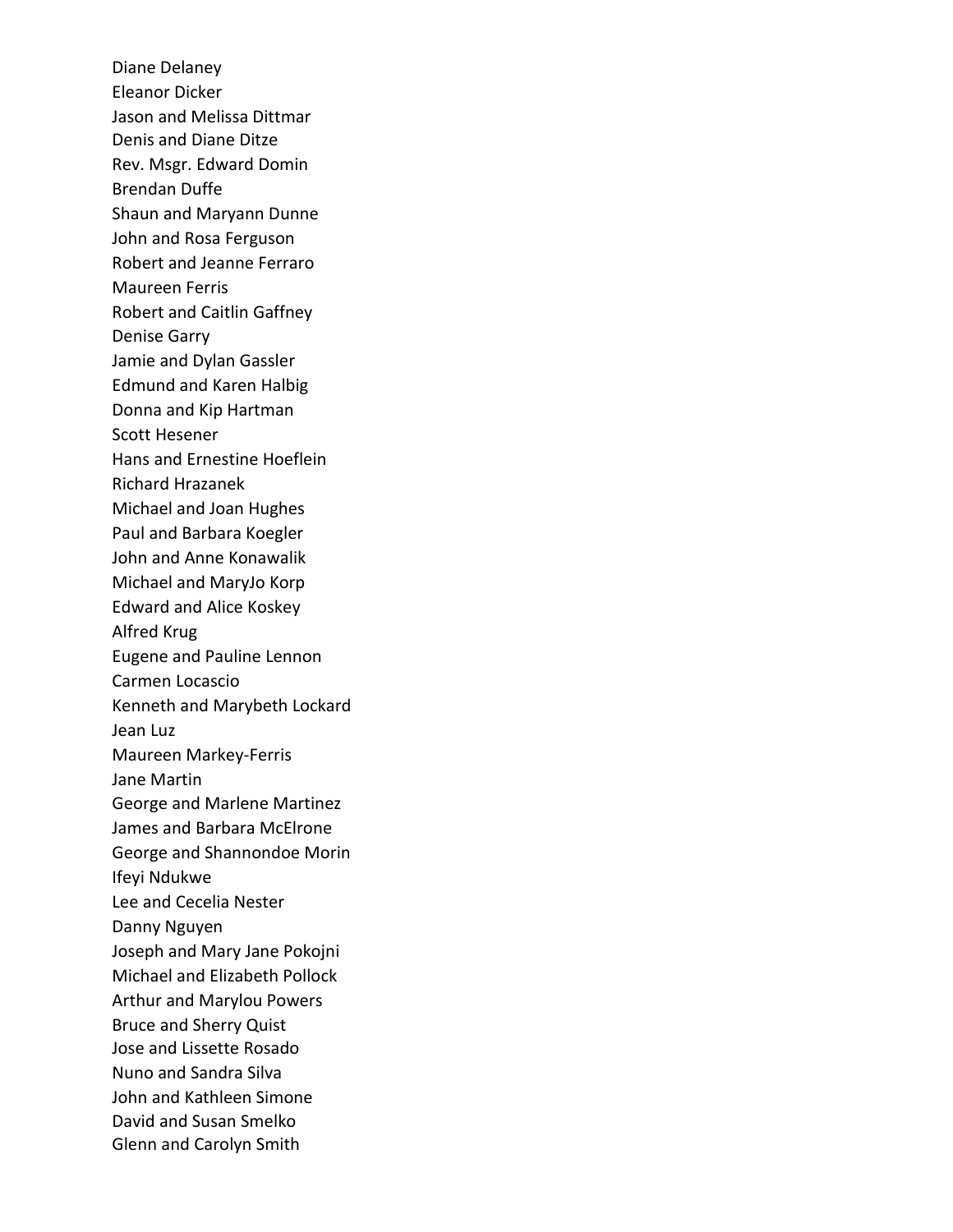Bernard Stang Joseph and Josie Tabuzo Barbara Viera Russell Whipple Robert and Susan Whirl Robert and Karen Wright

#### **Friends of St. Jane**

Frank and Kathleen Zingone Michael and Allison Civitella Carole Freeman James and Eileen Harkins Suzanne Hulsizer Albert and Patricia Jinks Buck and Lisa Johnson Stephen and Susan Johnson Joseph and Catherine Kennedy Jeff and Suzanne Leskosky Craig and Theresa Montague Kevin Powers Patricia Renz John Ruppert Rev. Mark Searles Robert and Beverly Secula Nancy Snyder John Solotwa Joan and Charles Stratton Charity and John Reid John and Pamela Wallaesa John and Maryanne Adamski Geraldine Alley Charles and Kathleen Badolato Faust and Melissa Capobianco Joseph and Marie Caron Nido Collina John and Nancy Coyle James and Margaret Feely Kelly Fenner Jean Camille Gabat Christopher and Jill Henry Barbara Horne Barbara Laudone Kurt and Mary Loch Joanne LoFaso William and Lisa Mawhinney Christine Merlo James Monek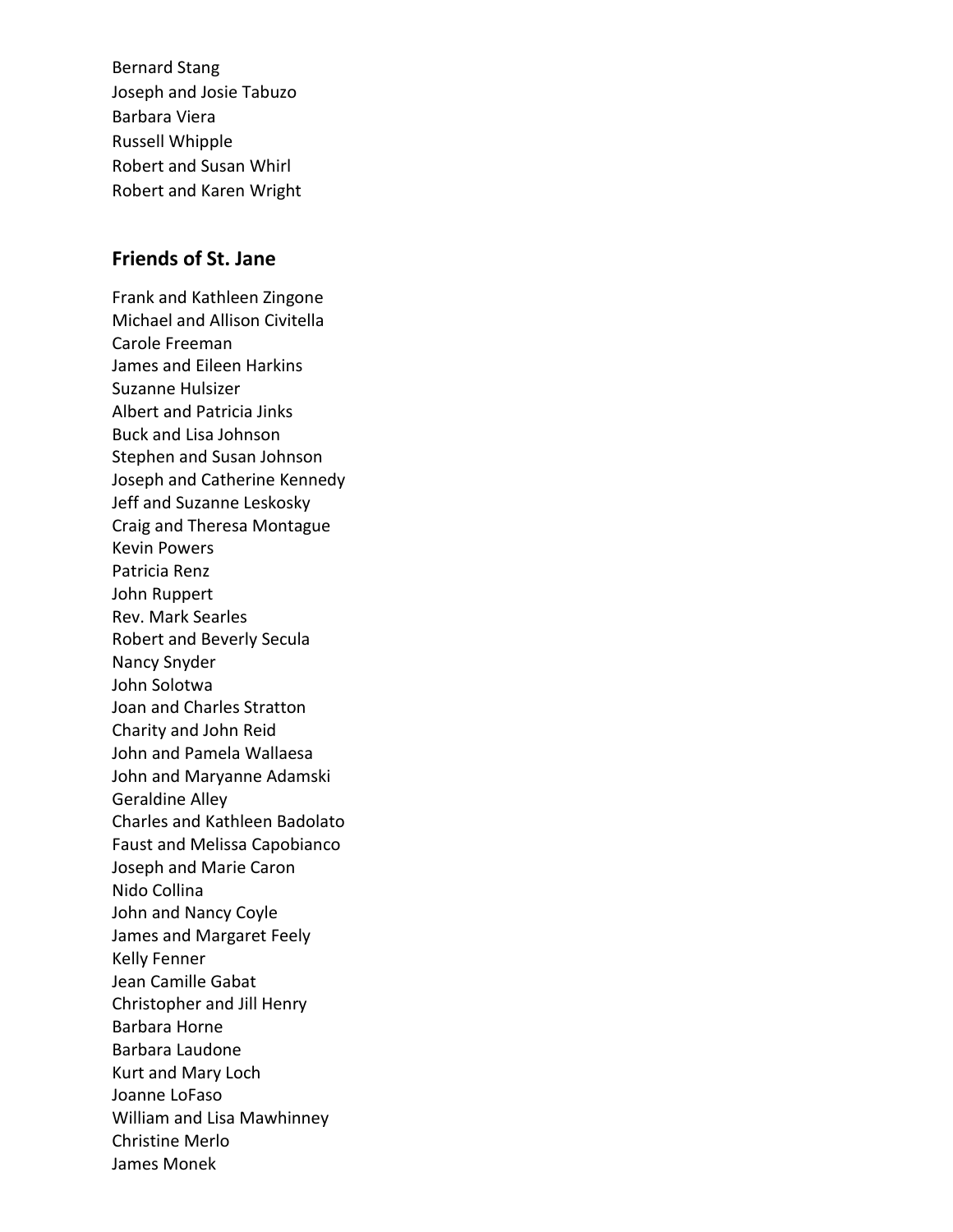Thomas and Barbara Moran Scott and Kathleen Moynihan Martin and Karen Nesbitt John and Elizabeth Patino Lori Pisano Eugene and Kathy Pittack David Prestipino Sharon Resnik Dave and Korina Sampson Mary Ann Schoeneck Joyce Shepherd Brian and Min Simboli Bernard Soluta Gina Spinosa James and Karen Wallaesa John and Eileen Yanno Mary Bellissimo David and Cynthia Oravec Joanne Pfitzenmayer Marion Allen Keith and Staci Burgess Brian and Donna Cawley Bob and Kristin Evans Richard and Valerie Holjes Ruth Kennedy Dennis and Eileen Kraus Julia Marshall Michael and Elizabeth Middleton Thomas and Bernadette O'Connor Dr. Charles and Mary Reina Robert and Mary Sherman Kyle and Christina Stencovage David and Tina Zambo Maryanne Barton Joseph Braido Gary and Kathleen Coryell William Fisk III Eugene Harrison Gerry and Peggy McFadden Rosemarie Myers Gary and Deborah Russell Stanley and Judith Sadawski Wayne and Patricia Searles Richard Shupp Carl and Kathleen Willner Richard and Lisa Arlotto John and Rose Hammerstone Sandra Foster John and Kathleen Reitz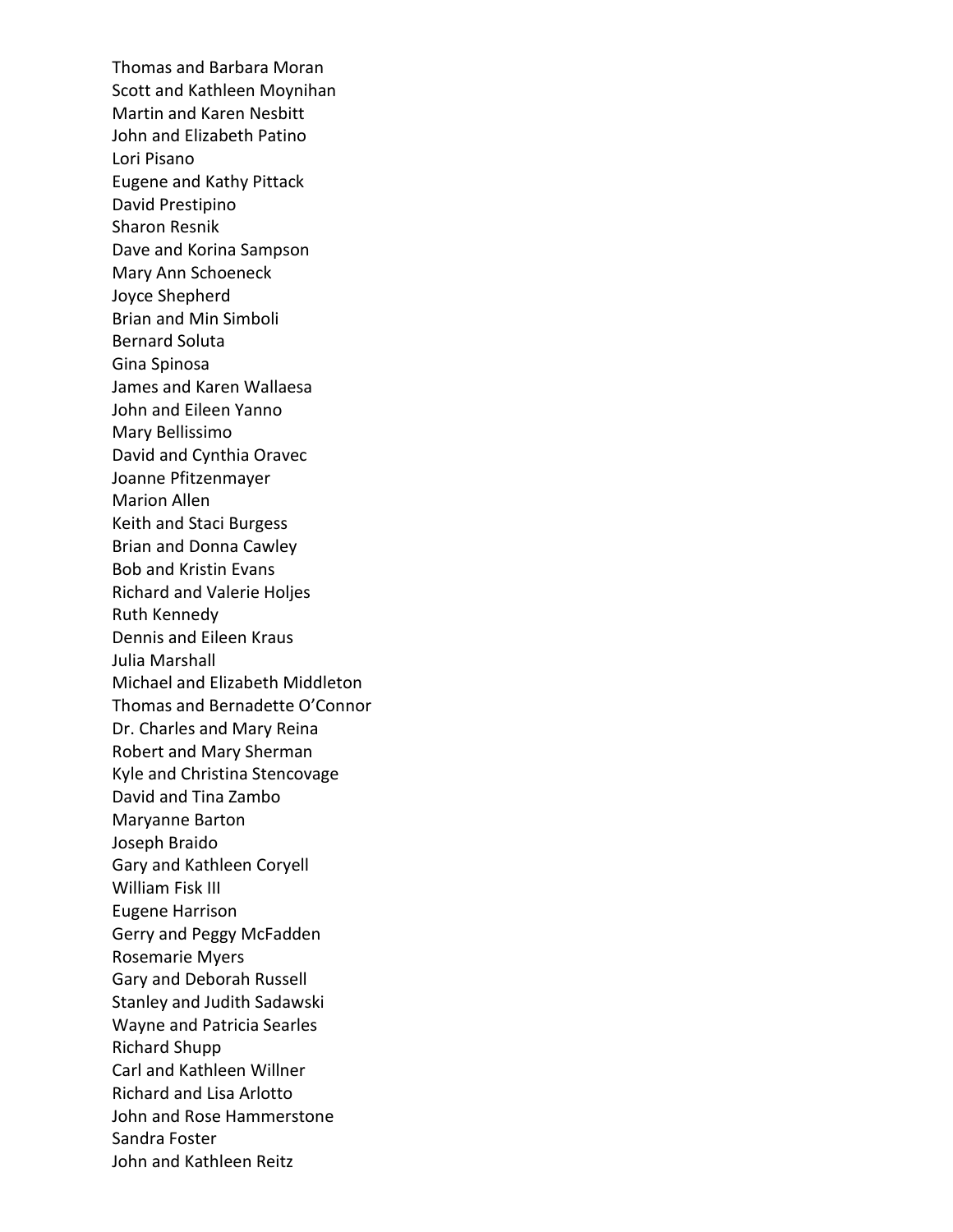Carol Zingone Allan and Thea Aclo John and Roseann Affa Patricia Amato Linda Anderson Donna Lou Apgar Robert and Ellen Baldwin Romaine Biedlingmaier Joseph and Frances Billone Edward and Kathryn Black David and Lisa Blair Beverly Blasco Joseph and Michele Bonner Mary and Scott Bowman Dennis and Nancy Boyne Michael and Helen Breiner Michael and Carol Brill Daniel and Kimberly Brown James Bucciaglia Elizabeth Buffi Jeanclaude and Dayhana Buissereth Kathy Burdette Matthew Carlin Roger and Claire Carpo James and Kathleen Case Joseph and Angela Cavanaugh Nancy Clifford Anne Cole John and Edith Coniglione Maria Correia Edward and Martha Cortez Manuel and Maria Cruz Barbara and Antonio Cucciuffo Joseph and Mary DeMatto Diane Demko Polina and Frank Difilippantonio Benito and Margaret DiMarcantonio Matthew and Karen DiVietro Michael and Carol Drago Rory and Carrie Driscole James and Kathleen Duelley Diane East Sheron Egan Michael and Elizabeth Falcone Cathleen Farole Rita Feauve Sandra Ferrante Marvin and Marissa Flores Barbara Fonte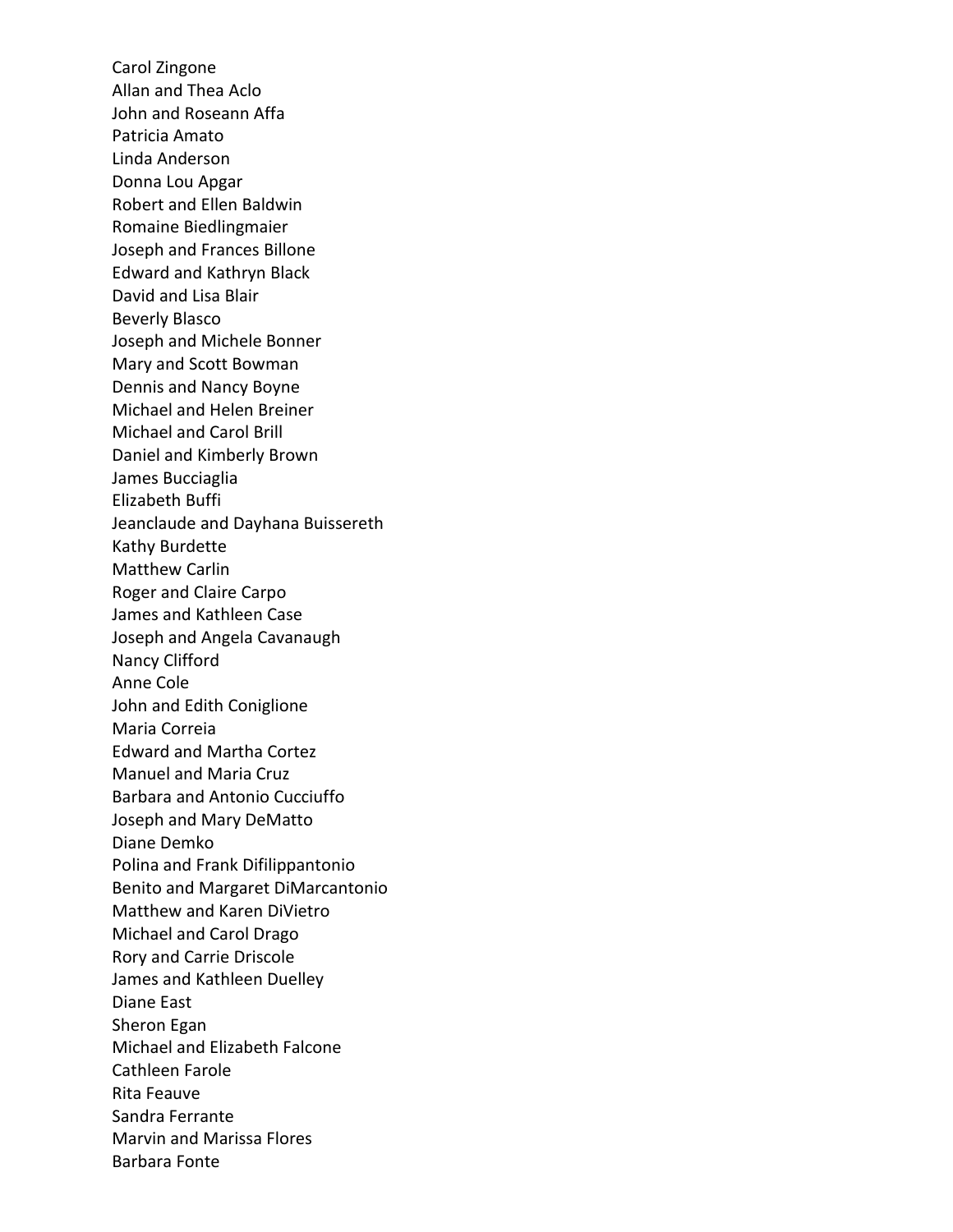Colleen Ford Felice and Mary Fosco Maria Frank Jeanne Fultz Helen Gabrielli Robert and Rose Gaffney Lois Gasser Dr. Charles and Amie Grubb Corey and Margaret Hall Anne and Fred Heavilon Chris and Melissa Heckman Mary and Robert Hinkel Hai Hoang Christopher Hoffman James and Donna Holzschuh Ernest and Eleanor Jaeger Dorisann Kalescky Laura and Joseph Kelco Robert and Concetta Kelton Gerald Krenik Susan Kressley Metro and Lora Kruika Geraldine Kuncken Frank and Frances Lamm Sally Jo Landis Anthony and Cindy LaTrechiano Andrew and Linda Lauchaire Gregory and Dianne Lauer Betty Ann Limeberry Antoinnette and Ermelinda Lopez Joseph and Catherine Macchia Stanley and Helen Malina Anthony and Anna Maria Mammano Michael and Elissa Manlove Joseph and Nalyn Marcus John and Christine Marks James and Roseanne Matyas Patricia Mazza Francis and Patricia McCann Martin McDermott John and Helen McDonald Susan McDonough and Stan McKenney Barry Miller Thomas Mockler Jack and Carole Monts Anthony and Barbara Morici Curtis Muschock Stephen and Suzanne Nerone Bradley and Elsie Niper